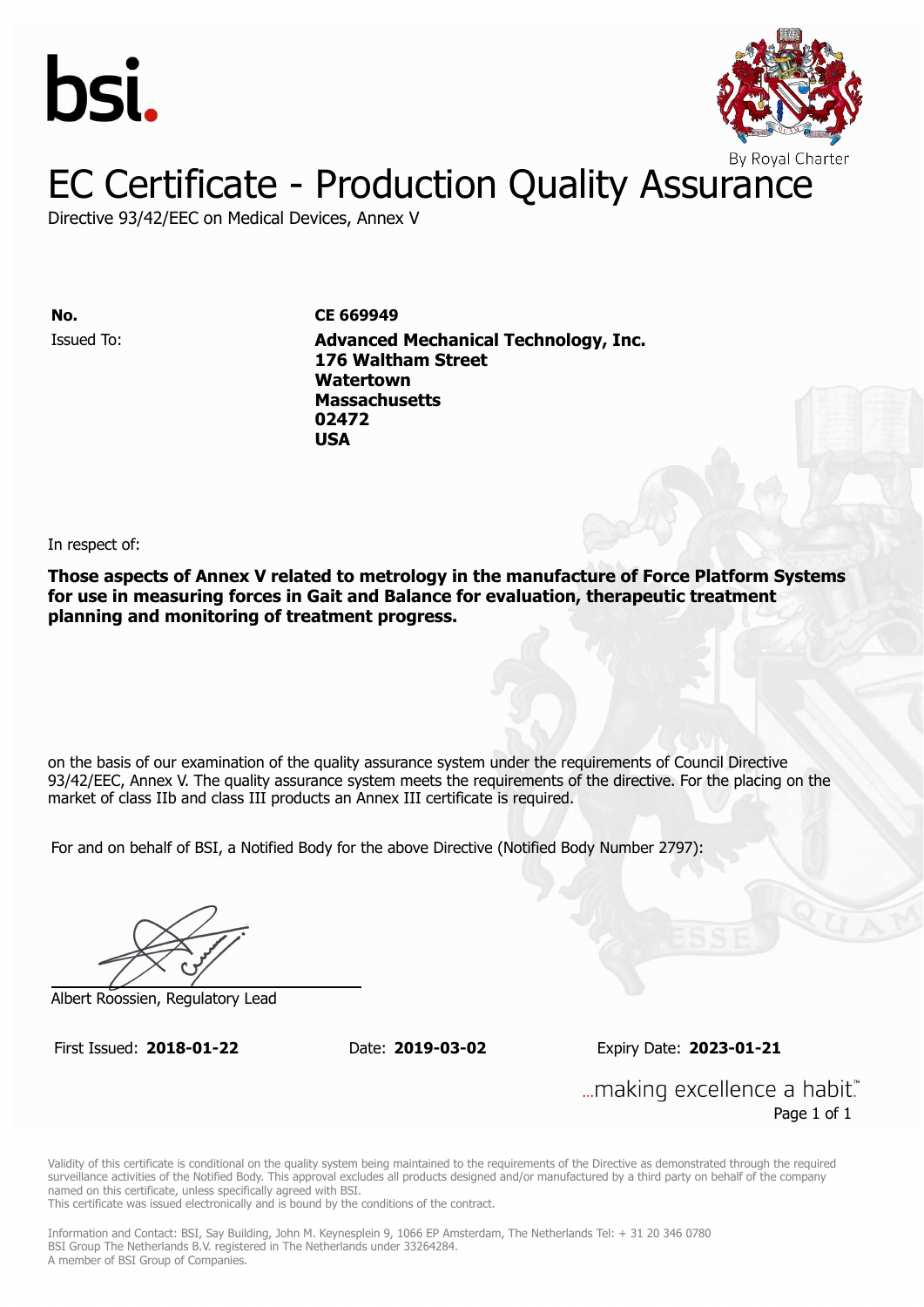



## EC Certificate - Production Quality Assurance

Directive 93/42/EEC on Medical Devices, Annex V

### List of Significant Subcontractors

Recognised as being involved in services relating to the product covered by:

Certificate No: **CE 669949**

Date: **2019-03-02**

Issued To: **Advanced Mechanical Technology, Inc. 176 Waltham Street Watertown Massachusetts 02472 USA**

Emergo Europe Prinsessegracht 20 2514 AP The Hague The Netherlands

**Subcontractor: Service(s) supplied**

**EU Representative**

... making excellence a habit."

Page 1 of 1